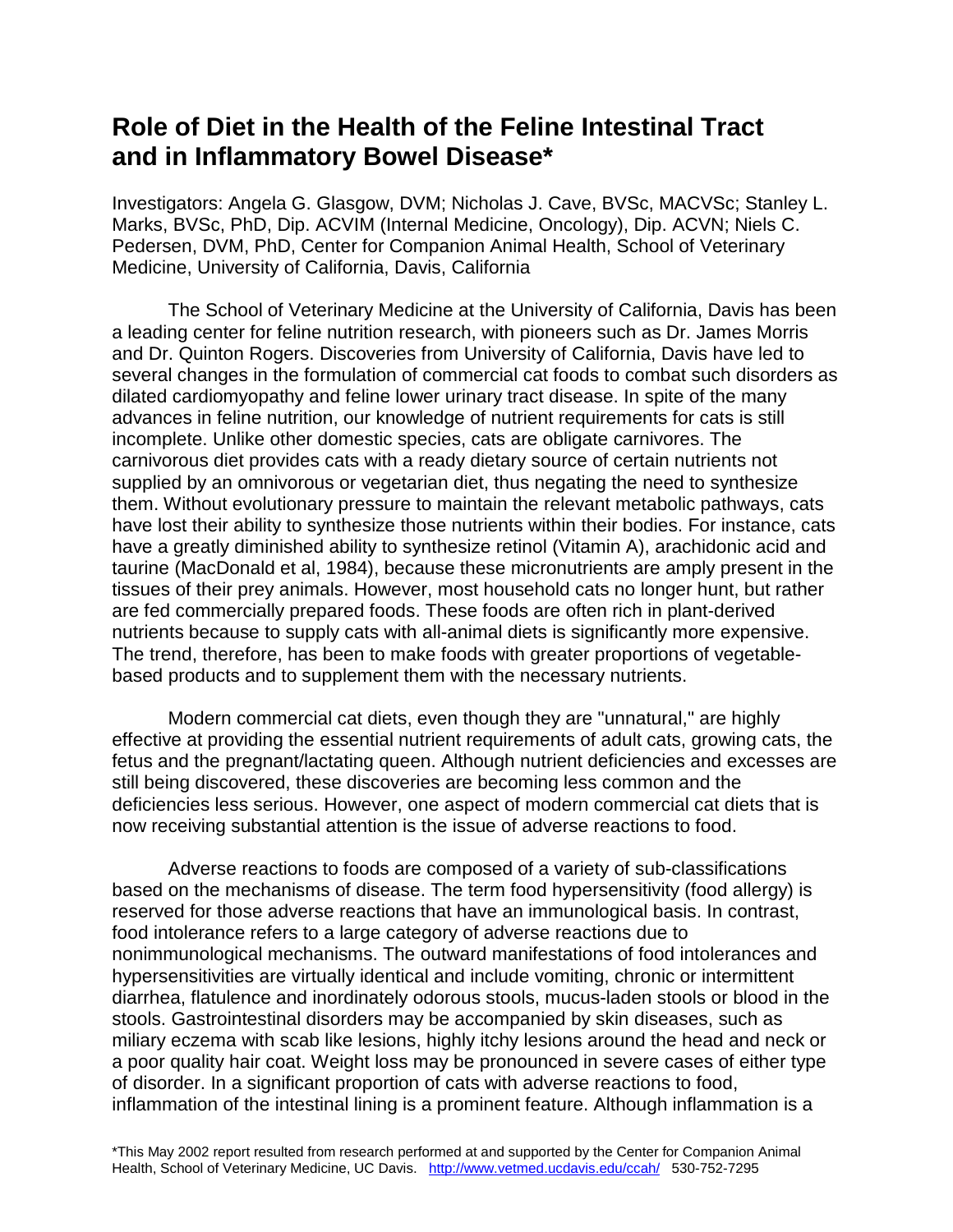common feature of many types of feline bowel disorders, the term "inflammatory bowel disease" (IBD) is reserved for those cases where no specific cause can be identified.

Inflammatory bowel disease [IBD], the most common cause of chronic vomiting and diarrhea in cats, is a disease in which diet may have an important role. The clinical course of IBD in cats may be intermittent at first, with periods of normalcy becoming shorter. The intestinal wall becomes thickened by an infiltrate of inflammatory cells, and the microscopic and gross surface folds of the intestinal lining are flattened, leading to a great loss of surface area. As the surface area is reduced, the ability of the cat to digest and absorb nutrients is reduced, leading to weight loss in the face of a normal or increased appetite. The stools often become looser and in some cases, more odorous. A sequel of chronic IBD can be intestinal lymphosarcoma (lymphoma). These tumors may occur because of the notorious habit of cats to develop tumors at sites of chronic inflammation.

The importance of IBD in cats has been an impetus for several studies at University of California, Davis. The role of abnormal immunological reactions to food components in IBD is the topic of research of Dr. Nick Cave in our Center for Companion Animal Health. Dr. Cave and his PhD supervisor, Dr. Stanley Marks, are measuring antibodies directed against dietary proteins in normal cats, and comparing those with antibodies measured in cats with IBD. It is suspected that in feline IBD, antibodies in the blood will be produced in significant amounts against the main dietary proteins. In a preliminary study, 20 healthy cats fed a commercial diet had measurable levels of food-antibodies in their blood. Whether this is a normal feature of cats or a peculiarity of consuming commercial diets is unknown. This leads to the second question, namely, to what degree does the commercial food manufacturing process lead to abnormal immune responses and could such processes be involved in the initiation or perpetuation of IBD in cats? This group will be addressing this issue by describing the immune responses in healthy cats to dietary proteins fed either raw, or as part of a canned diet.

The role of diet in IBD is difficult to study because there are many ingredients within each food that potentially contribute to the disease. A diet that may cause problems in one cat may be perfectly fine in another. Nonetheless, it is reasonable to speculate that cats fed a "natural diet" are less likely to develop IBD than cats fed "unnatural diets." The natural diet of cats does not contain wheat, milk, soybean, egg or many other ingredients commonly used. Nor does the natural diet of cats contain additives and preservatives such as guar and xanthum gums as food stabilizers, propionic acid and sorbic acids as preservatives, or carrageenan (made from seaweed and shown to cause intestinal inflammation in certain circumstances) (Strombeck, 1999). These ingredients, and many others, are added to commercial diets to improve their appearance to the pet owners and palatability to pets, but may result in an adverse reaction. The natural diet of cats is primarily small mammals, with a lesser proportion of insects, reptiles and birds. There is an obvious need for a "gold standard diet" against which to compare and study all "unnatural diets." Such a diet should be complete and balanced, relatively cheap, easily obtained and may need to mimic the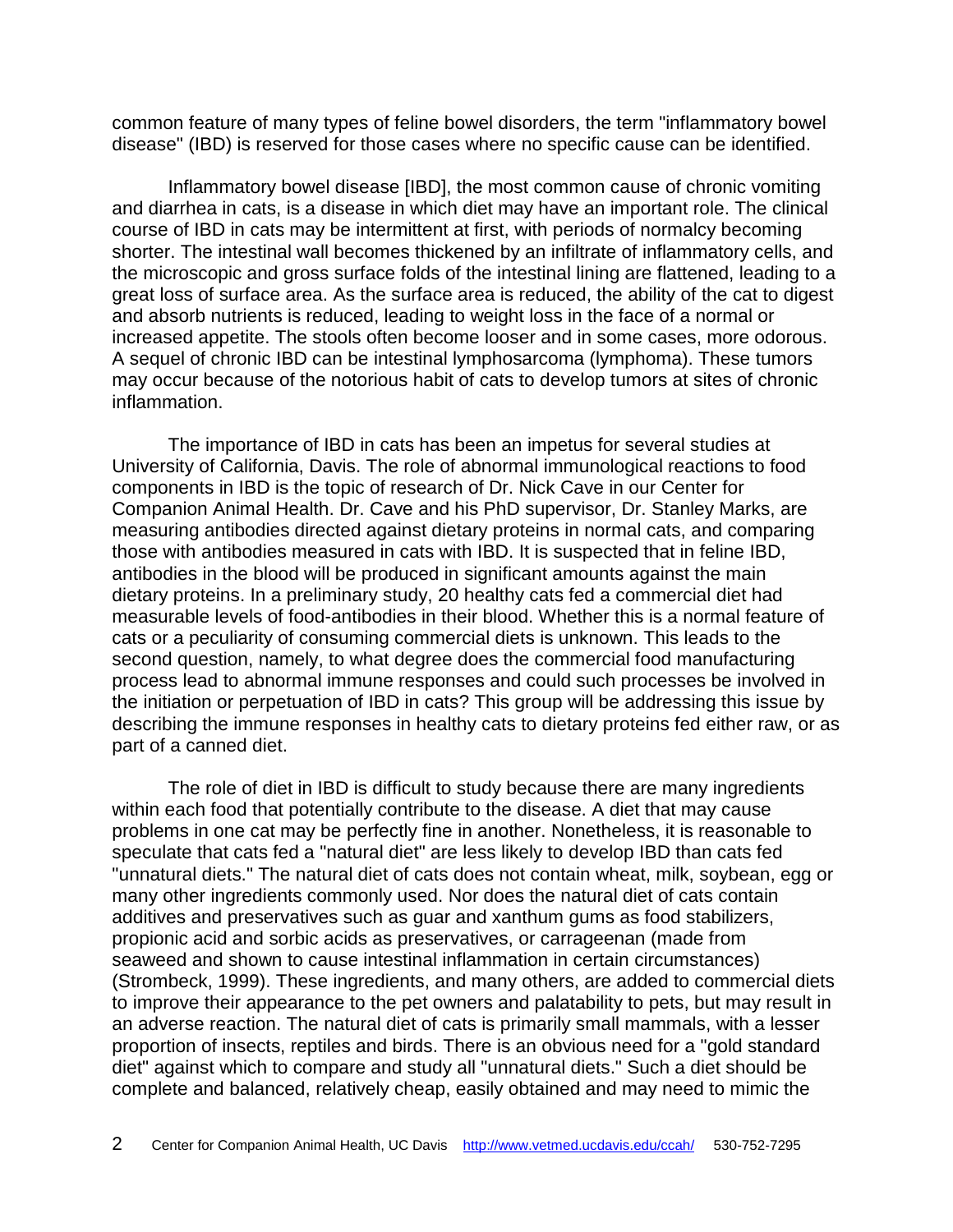diet consumed by cats during their evolution. The task to develop and validate such a diet was given to Dr. Angie Glasgow.

As with many frontiers of science, the public is often ahead of the game in their desire to provide more natural diets with less adverse food reactions. Many pedigreed cat breeders have long supplemented the diet of their cats with up to one-half horsemeat, noting benefits in growth, muscularity and coat quality over feeding commercial diets alone. Many pet cat (and dog) owners are now advocating feeding their animals a diet rich in "bones and raw food" (also known as "barf" diets). "Biologically appropriate raw food" diet is a more scientific name; several other less commonly used acronyms exist. One only needs to search the web using the keywords "barf diets" to get an idea of the immense following these diets have generated. People who feed these diets report that their pets have better coats and are more active (signs of better general health), with far fewer intestinal problems. With the increasing popularity of barf diets, it is time for a word or two of caution. None of these diets have been scientifically studied in domestic cats, a species known to have rather exacting nutritional requirements.

The remainder of this report is a summary of our attempts to create a "goldstandard" natural diet for cats. After some thought, we decided on a diet made up entirely of rabbit. Rabbits were readily obtained from a rabbitry producing meat for human and exotic animal consumption, and were of comparatively low cost. Mice may have been more appropriate, but procuring and processing this number of mice was not practical. Moreover, in places where rabbits are abundant, feral cats have been known to choose them as their primary prey (Molsher et al., 1999). Since cats eat most parts of their prey and essential nutrients are concentrated in different organs, the rabbits were not skinned, dressed or cleaned, but rather ground in their entirety. The ground whole rabbit diet was frozen in smaller batches and thawed prior to feeding.

Twenty-two purposefully bred cats were used for this study, 13 males and 9 females of two age groups (7 and 20 weeks). All of the cats were neutered during the course of the study. Cats were randomly assigned to one of two groups according to age and gender; one group was fed our raw rabbit diet and the second group was fed a premium brand of commercial cat food that had been tested for its ability to sustain normal growth in normal kittens. The cats were fed free choice with new food placed in their bowls twice daily to ensure that the food was always fresh. The amount of food was continually increased as the cats grew so that only a small amount was left in the bowl after each meal. The cats were housed in a colony with four cats per bay, sharing litter boxes and food bowls, mimicking the situation in many catteries and multiple cat households. The kittens and adolescent cats used in this study originated from a breeding colony that was known to have a number of common intestinal pathogens. Indeed, several different common intestinal pathogens (Cryptosporidia, Giardia and Campylobacter species) were present in the stools of virtually every cat. Most of them also had loose stools to varying degrees, although they were outwardly healthy.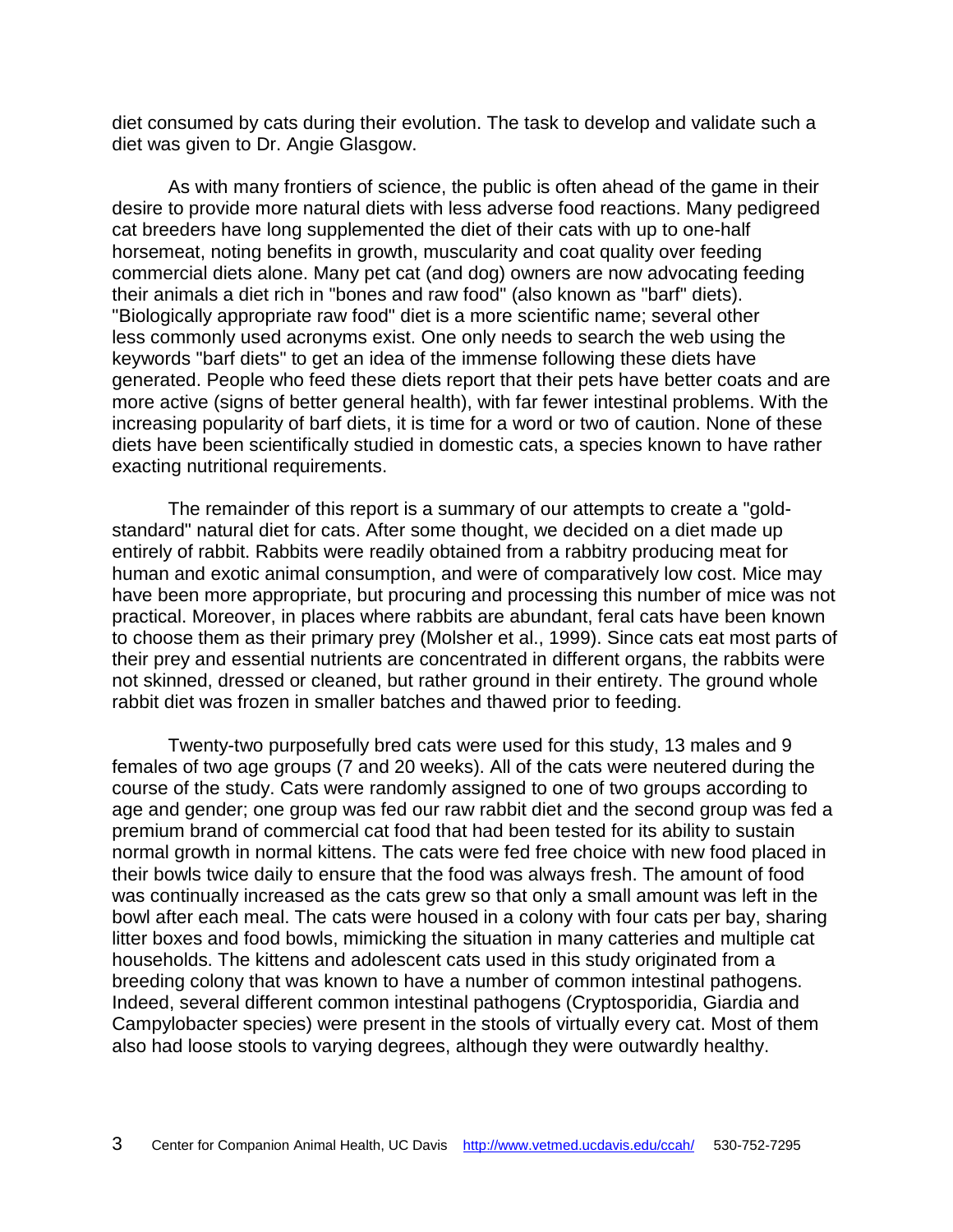The cats readily consumed both diets, but the palatability of the raw rabbit was noticeably greater; the cats ate it more rapidly and aggressively. After one week in the study, the cats on the rabbit diet all had significant improvements in their stool quality based on a visual stool grading system (developed by the Nestle-Purina PetCare Company). After one month, the cats on the rabbit diet all had formed hard stools, while the commercial diet cats had soft formed to liquid stools. These differences persisted to the end of the feeding trial. The cats that were fed the whole rabbit diet outwardly appeared to have better quality coats, but objective measurements were not made. Interestingly, we could find no relationship between the type of diet consumed and: 1) the rate of growth, 2) degree of inflammation in the tissue lining the intestinal tract, or 3) the numbers of bacteria in the upper small intestine. The numbers of cats shedding pathogenic type organisms (Giardia and Cryptosporidia species) were on average slightly higher for the cats that were fed the raw diet. Therefore, it appeared that the raw rabbit diet did not have its beneficial effects on stool quality by reducing pathogenic organisms in the intestine, altering the numbers of bacteria in the small intestine or by diminishing the levels of inflammatory changes in the intestinal wall.

Although it appeared that the raw rabbit diet was significantly beneficial for the stool quality and appearance of health in the cats, the sudden and rapidly fatal illness of one of the cats that were fed the raw rabbit diet for 10 months was chilling and unexpected. The affected cat was diagnosed with dilated cardiomyopathy due to a severe taurine deficiency. Moreover, 70% of the remaining raw rabbit diet fed cats, which appeared outwardly healthy, also had heart muscle changes compatible with taurine deficiency and could have developed heart failure if continued on our raw rabbit diet. For the remaining three months of the study, the raw rabbit diet was supplemented with taurine and taurine levels returned to normal.

How could a wild type diet result in taurine deficiency? The raw rabbit diet we fed contained the minimal requirement of taurine and was therefore not considered deficient for a highly digestible diet. However, the amount of taurine available to the cat in a diet depends on a number of factors, such as the amount of protein, the quality of the protein, whether the diet is cooked or raw, and what other ingredients are present in the diet that might increase the amount of taurine needed (Backus et al., 1998) (Park et al, 1999). It is also possible that bacteria in the carcass of the ground rabbits or in the intestine of the cats broke down some of the taurine. Neither of these circumstances would be detrimental to diets containing excess levels of taurine, but would be detrimental if the diet was borderline deficient. Vitamin E levels in our raw rabbit diet were low and this can cause the meat to lose taurine as it is processed and ground (Lambert et al., 2001).

This study demonstrates positive and negative effects of feeding a whole ground rabbit diet for cats. The growth curves of cats on both diets were identical, indicating the raw rabbit diet supported normal growth. The single most positive aspect of the whole rabbit diet was the stool quality. Cats fed the raw rabbit diet consistently had extremely firm, non-odorous and well formed stools. By comparison, cats fed the commercial cat food never had stools as well formed, and usually had stools ranging from unformed to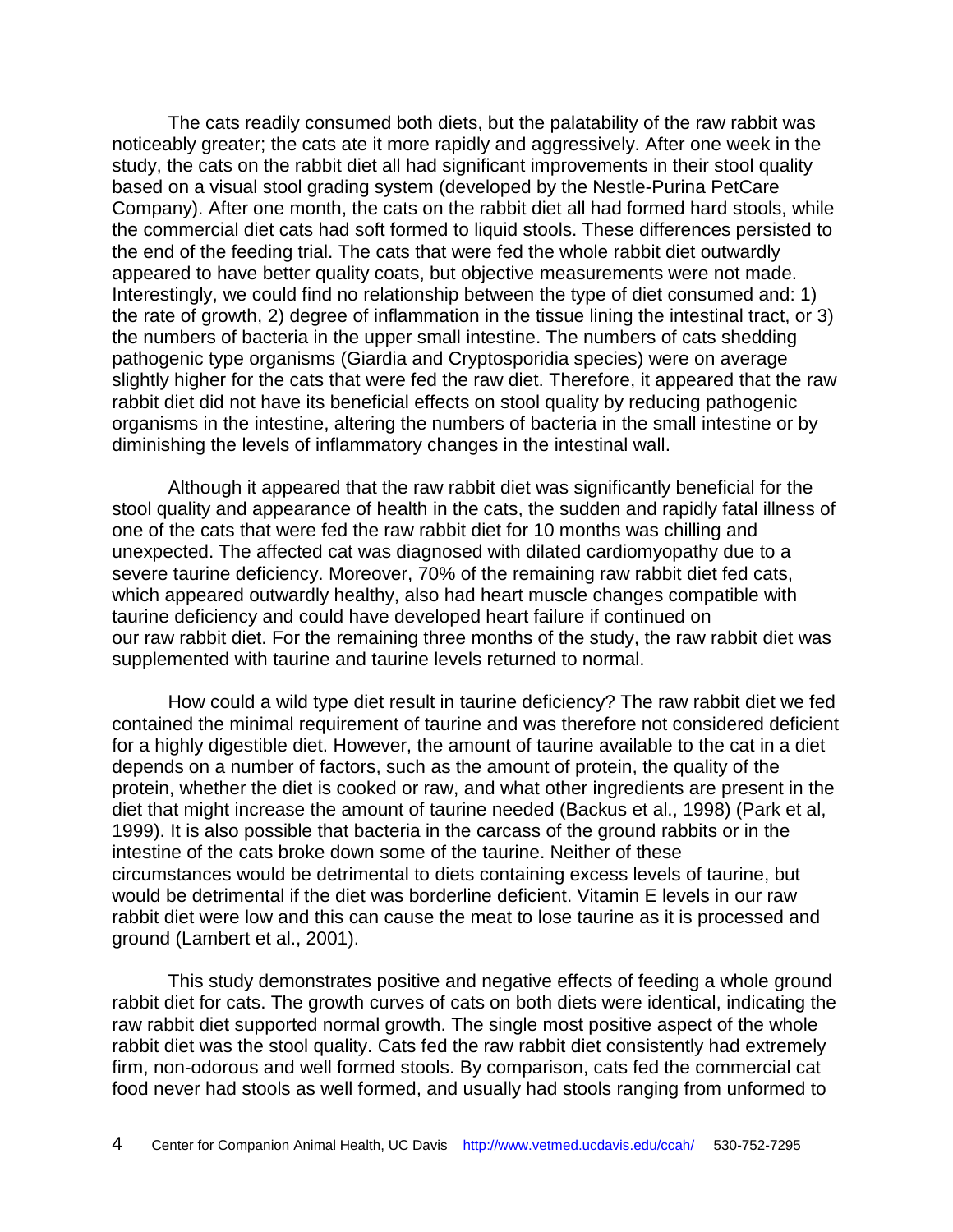soft-formed. However, the reason(s) for the differences in stool consistency of the respective diets is unknown. Cats fed the raw rabbit diet appeared to have better quality coats, something already claimed by cat breeders feeding horsemeat supplements. The most negative aspect of feeding the raw rabbit diet exceeded all of the positive attributes, however. The raw rabbit diet should have been balanced, but nevertheless caused severe taurine deficiency over time in all of the cats fed this diet. Taurine deficiency not only affects the heart, but also the reproductive health of queens and viability of fetuses and kittens.

The results of this study have shed further light on the creation of an optimal natural diet for maintaining feline intestinal health. This represents a step towards the creation of a "gold standard" diet that may be of benefit for the management of IBD in the cat. The key take-home message for cat owners and breeders is that a natural diet may not always be as healthy as imagined, and that even measuring nutrient values may not predict how a diet will perform after being fed for many months.

 Furthermore, studies like this suggest that there is still much to be learned about the comparative effects of commercial diets and natural foods on stool quality and general well being. It is clear that the ideal commercial feline diet has yet to be developed for maintaining optimal intestinal health. In addition, caution should be heeded when feeding raw diets due to the potentially fatal consequences described with respect to creating a taurine deficiency.

Acknowledgements: The investigators are grateful for the generous support provided for these studies by the Leonard X. Bosack and Bette M. Kruger Charitable Foundation. Additional support was provided by The Winn Feline Foundation and George and Phyllis Miller Feline Health Fund of the San Francisco Foundation.

## **Bibliography:**

Backus, R. C., Morris, J. G., Kim, S. W., O'Donnell, J. A., Hickman, M. A., Kirk, C.A., Cooke, J. A., Rogers, Q. R. Dietary Taurine Needs of Cats Vary with Dietary Protein Quality and Concentration. Veterinary Clinical Nutrition, Summer 1998. 5(2): 18-22.

Kim, S. W., Rogers, Q. R., Morris, J. G. Dietary Antibiotics Decrease Taurine Loss in Cats Fed a Canned Heat-Processed Diet. Journal of Nutrition. February 1996; 126(2): 509-515.

Lambert, I. H., Nielsen, J. H., Andersen, H. J., Ortenblad, N. Cellular Models for Induction of Drip Loss in Meat. Journal of Agric Food Chem. Oct 2001; 49(10): 2225-30.

LeJeune, J. T. and Hancock, D. D. Public Health Concerns Associated with Feeding Raw Meat Diets to Dogs. Journal of the American Veterinary Medical Association. 2001 Nov 1, 219(9): 1222-1225.